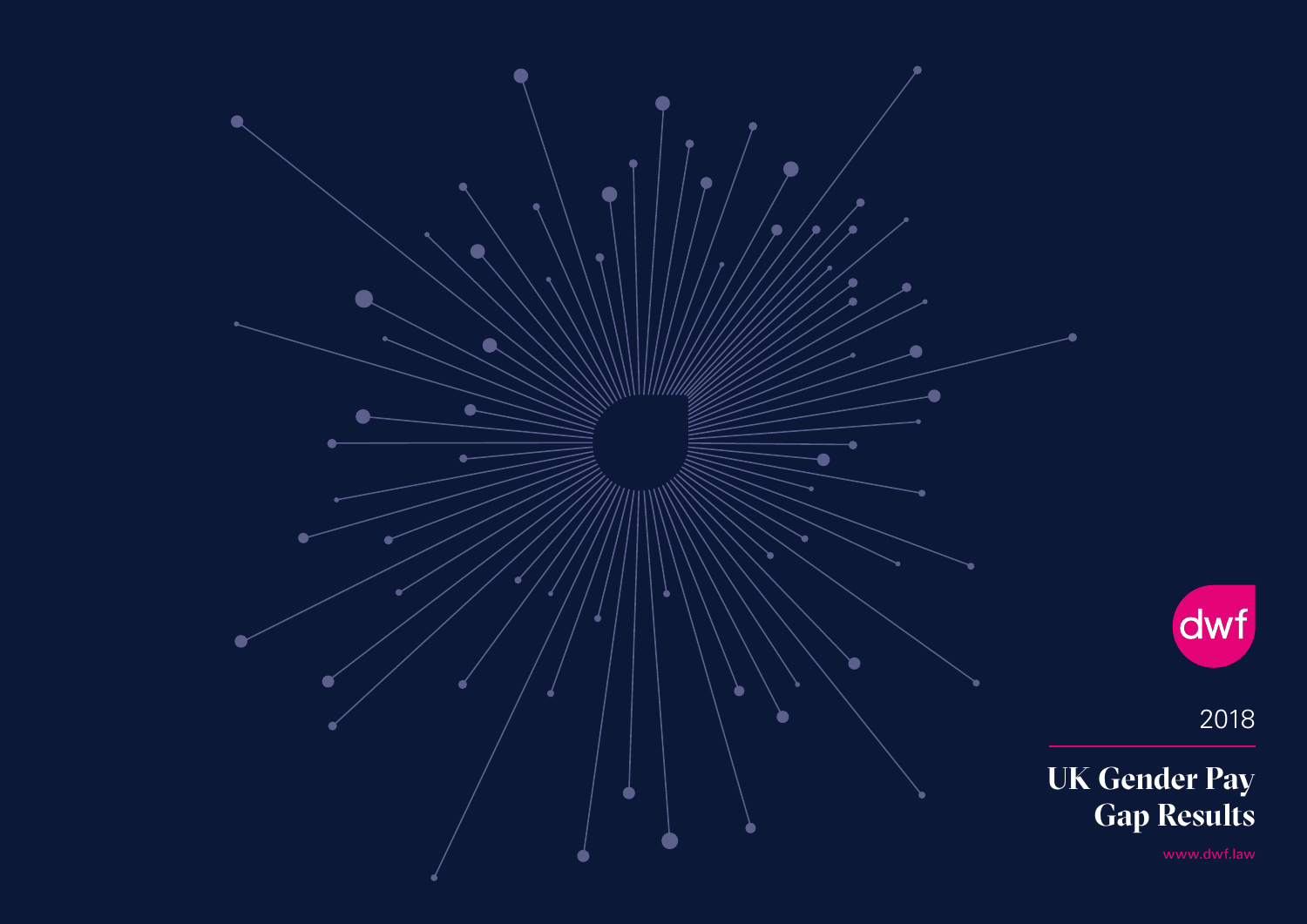### UK Gender Pay Gap Report 2018

**We welcomed the introduction of gender pay gap reporting last year. Achieving gender parity is not only better for our business, it's the right thing to do.**

This year, we have evolved our reporting to include our UK Partners, who are self-employed. This greater level of transparency enables us to more easily compare ourselves with other businesses and to track progress within our sector.

As part of our wider inclusion approach, we have worked hard over the past year to build a more accurate picture of our Black, Asian and Minority Ethnic (BAME) population. However, the current proportion of colleagues who have disclosed their ethnicity remains low, but it is something we are continuing to address in support of full transparency and voluntary disclosure of our ethnicity pay gap next year.

We are making positive progress, but we know that changing decades of imbalance in our business and sector is going to take time.

### **2018 Gender Pay Gap**

| <b>Employees Hourly Pay Gap</b> | 2017    | 2018 |
|---------------------------------|---------|------|
| Mean hourly pay gap             | 24%     | 23%  |
| Median hourly pay gap           | 27%     | 24%  |
|                                 |         |      |
| Self-Employed Hourly Pay Gap    | $2017*$ | 2018 |
| Mean hourly pay gap             | 13%     | 16%  |
| Median hourly pay gap           | 5%      | 16%  |
|                                 |         |      |
| <b>Combined Hourly Pay Gap</b>  | $2017*$ | 2018 |
| Mean hourly pay gap             | 50%     | 48%  |
| Median hourly pay gap           | 36%     | 32%  |

\*Not Published in April 2017

#### **Definitions:**

**Mean figure** is the difference

between the average of men's and women's pay

#### **Median figure**

is the difference between the midpoints in the ranges of men's and women's pay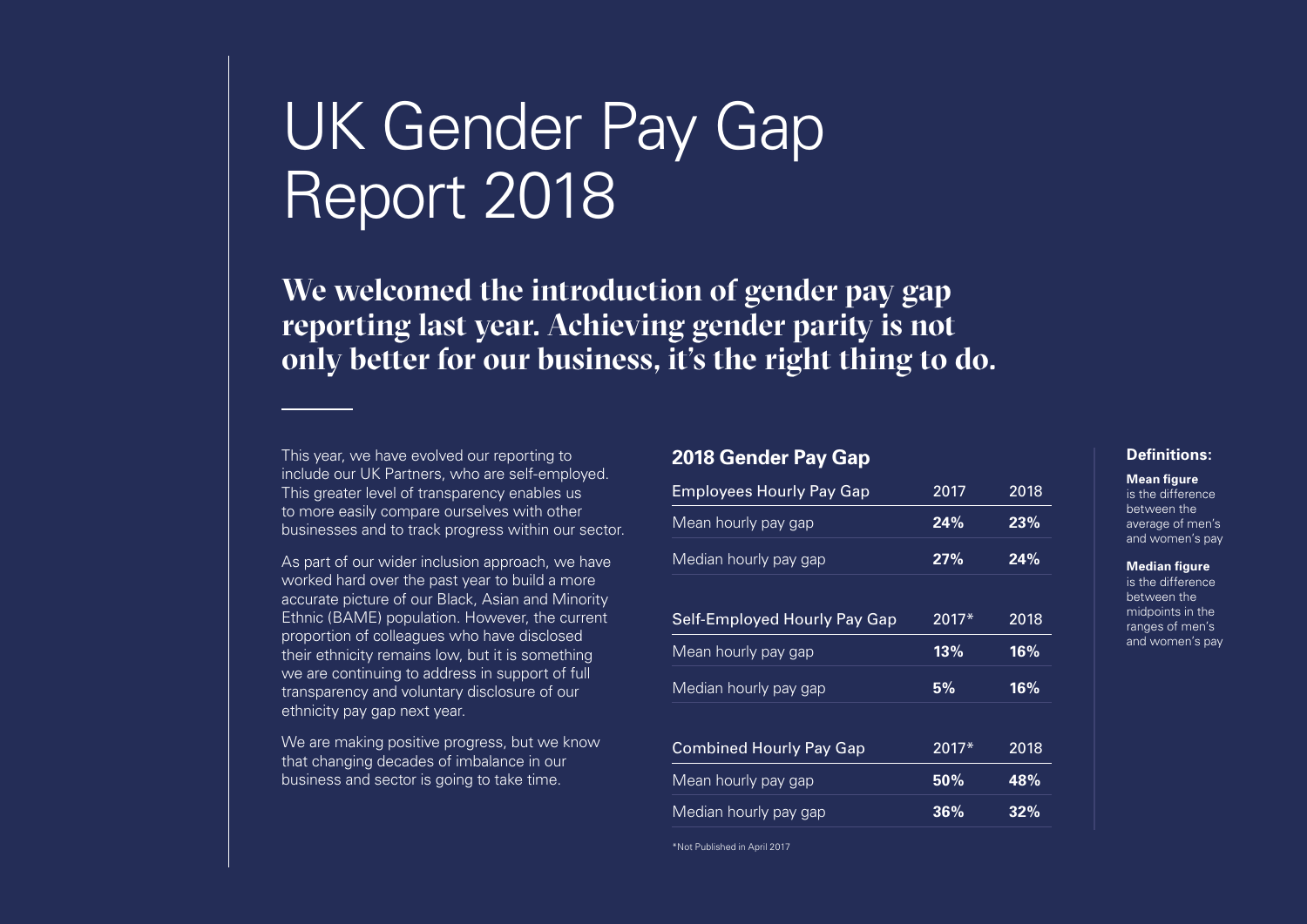# Why We Have a Gender Pay Gap

**The main reason for our gender pay gap remains the same. We have more men at senior levels in higher paid roles and a higher proportion of women relative to men in roles which fall within our lower pay quartiles.** 

A contributing factor continues to be our business growth and expansion, influenced by merger and acquisition. This has unintentionally impacted female representation at senior levels.

### **Hourly Pay Quartiles**

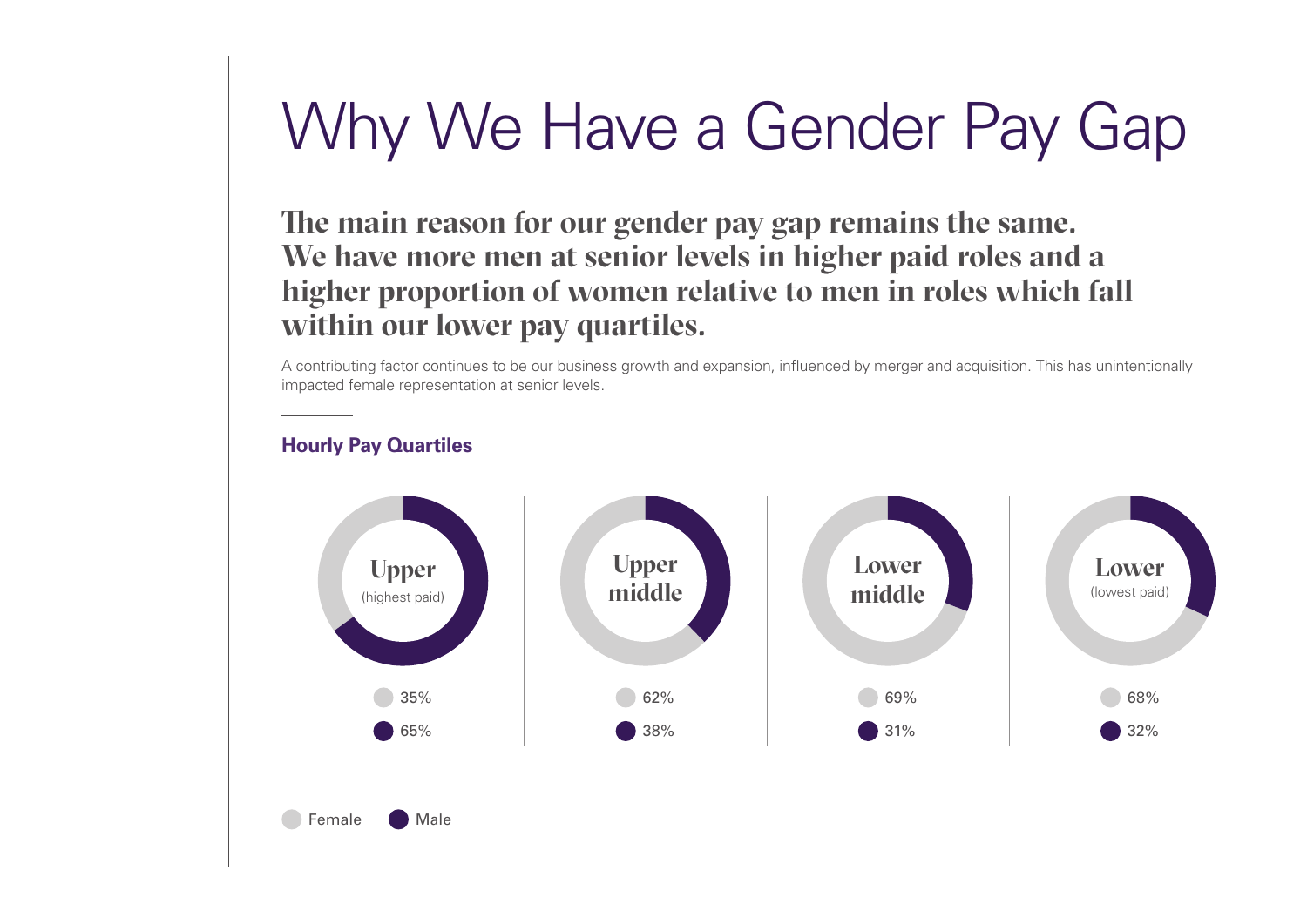# Bonus Pay Gap

**Our combined bonus gap shows a year on year reduction in both mean and median terms.**

| <b>Employees Bonus Gap</b> | 2017    | 2018   |
|----------------------------|---------|--------|
| Mean bonus gap             | 24%     | 18%    |
| Median bonus gap           | 15%     | 18%    |
|                            |         |        |
| Self-Employed Bonus Gap    | $2017*$ | 2018   |
| Mean bonus gap             | 49%     | 50%    |
| Median bonus gap           | $-14%$  | $-16%$ |
| <b>Combined Bonus Gap</b>  | $2017*$ | 2018   |
| Mean bonus gap             | 51%     | 45%    |
| Median bonus gap           | 32%     | 23%    |

### **Proportion of Our People Who Received Bonus Pay**



\*Not Published in April 2017

**Note: A negative percentage figure indicates a bonus pay gap in favour of women.**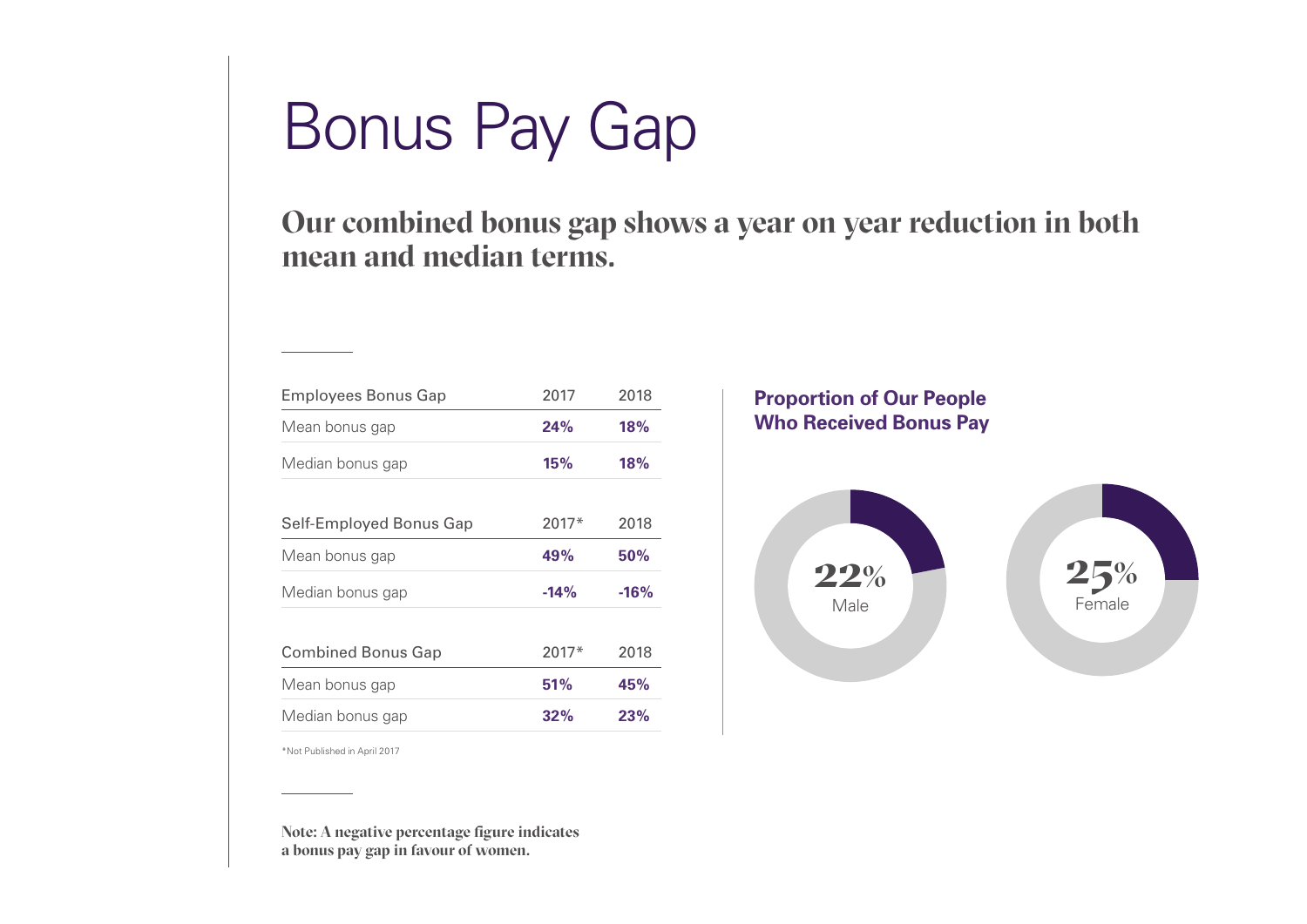## A Sustained Focus

**Our commitment to creating an inclusive culture remains our priority. We are working hard to increase diversity across all career levels within our business and taking targeted action to ensure our people see improvement.**

When we launched our Global Diversity & Inclusion Strategy in 2017, we referenced the need for a visible step change toward shaping our workforce composition by building a more gender-balanced and diverse workforce.

A key measure of success has to be a shift in the number of women at senior levels. In practice, this requires a sustained focus on recruitment, promotions and managing attrition supported by the introduction of tailored diversity targets within each division in 2019.

A focus on our internal pipeline means we are developing talent at all career levels and ensuring diverse talent is supported to progress. Given the smaller numbers of women in the pools for promotion currently, we have set out the following actions, to speed up the pace of change.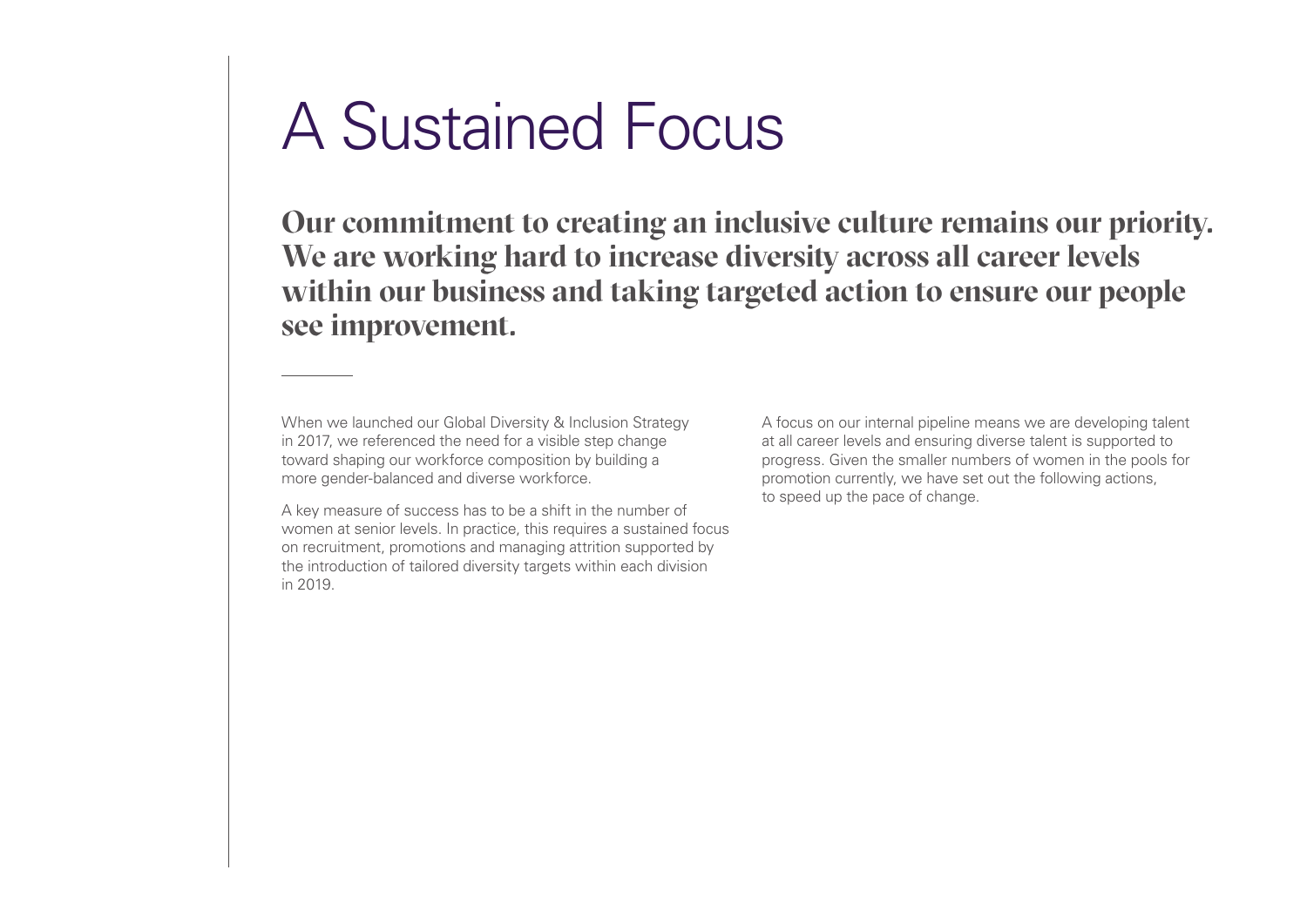## Speeding Up the Pace

### **What we've done**

- A structured salary review process has been implemented that highlights to managers differences in pay parity and enables them to take positive action to rectify discrepancies at annual salary review, recruitment and promotion.
- A Behaviours Framework has been introduced to ensure a consistent approach to performance management.
- Executive sponsors have been appointed across our Diversity & Inclusion strands including gender.
- We are using diversity data to proactively inform succession plans across each division. Data is a key catalyst in challenging perceptions and enabling us to better harness the talent of our female population.
- Promotion pipelines have been established across each division to pro-actively discuss female talent coming through and how we support and develop those individuals.
- Female representation has been ensured on all assessment panels for promotion cases in 2018/19.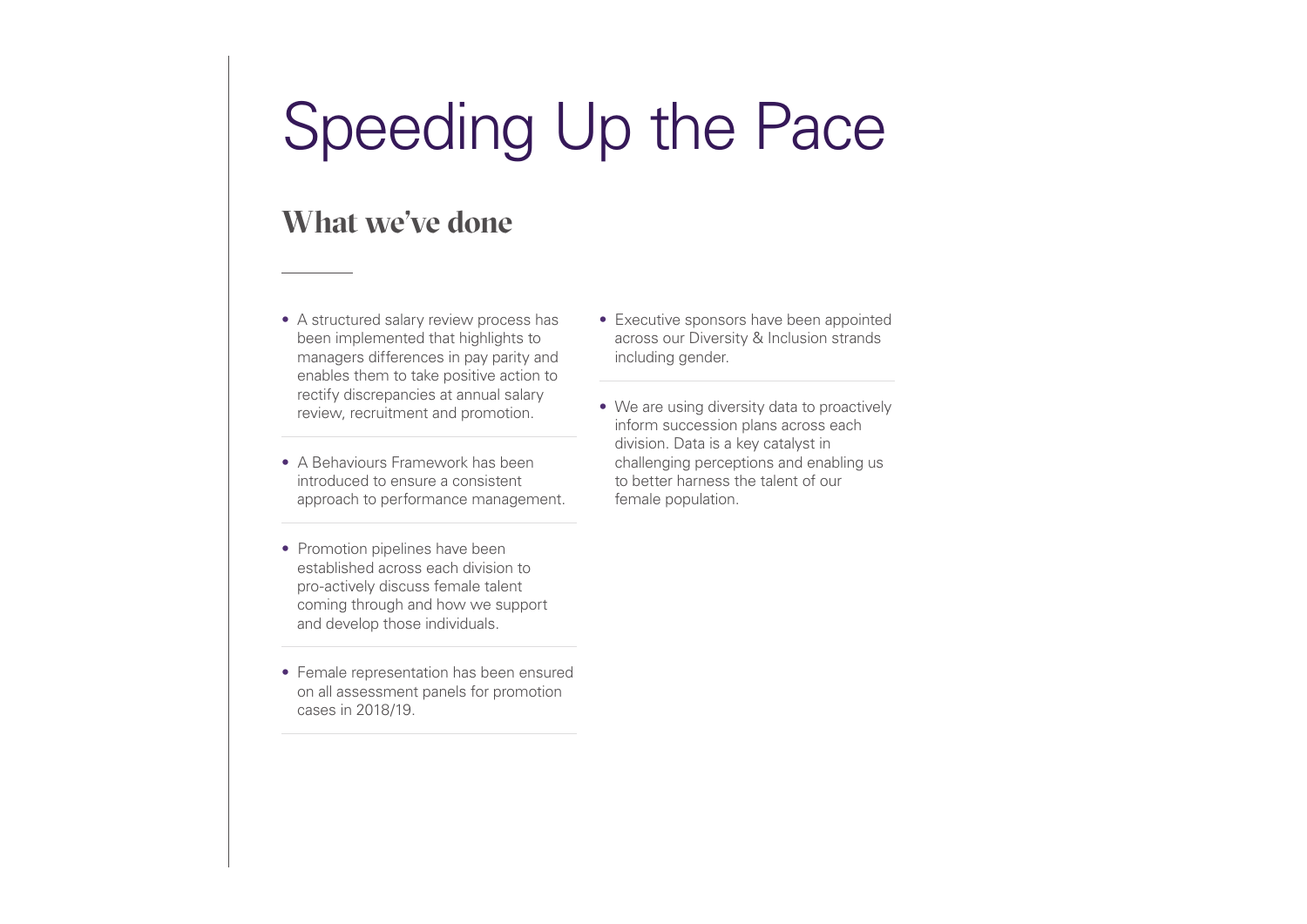## Speeding Up the Pace

### **What we're doing next**

- Our Diversity & Inclusion Leadership group, made up of 40 senior leaders across our business, will manage our D&I Action Plan.
- We will continue to raise awareness and understanding of inclusive behaviours through our annual Diversity Week, International Women's Day and International Men's Day events.
- A new job evaluation tool and career path programme is being introduced in 2019 to support and reward all employees based on their skills and performance.
- We will continue to support legal professionals who have taken a career break of 12 months or more and are looking to return to work, through our collaboration with Women Returners and the Law Society as part of their Law Returners Programme.
- We expect to see multiple women on all shortlists as well as female representation on interview panels and leadership groups. Although some of our technical roles have a much smaller candidate pool, our ambition is for every vacancy to attract female candidates.
- We will continue to explore options and support new ways of working that offer flexibility and enable our people to keep developing within our business and maintain a healthy work-life balance. We are already recognised for our approach to flexible working, and are proud to be a Top 30 Employer for Working Families.
- In collaboration with Women Returners and the Law Society, we are part of a Law Returners Programme aimed at legal professionals who have taken a career break of 12 months or more and are now looking return to work.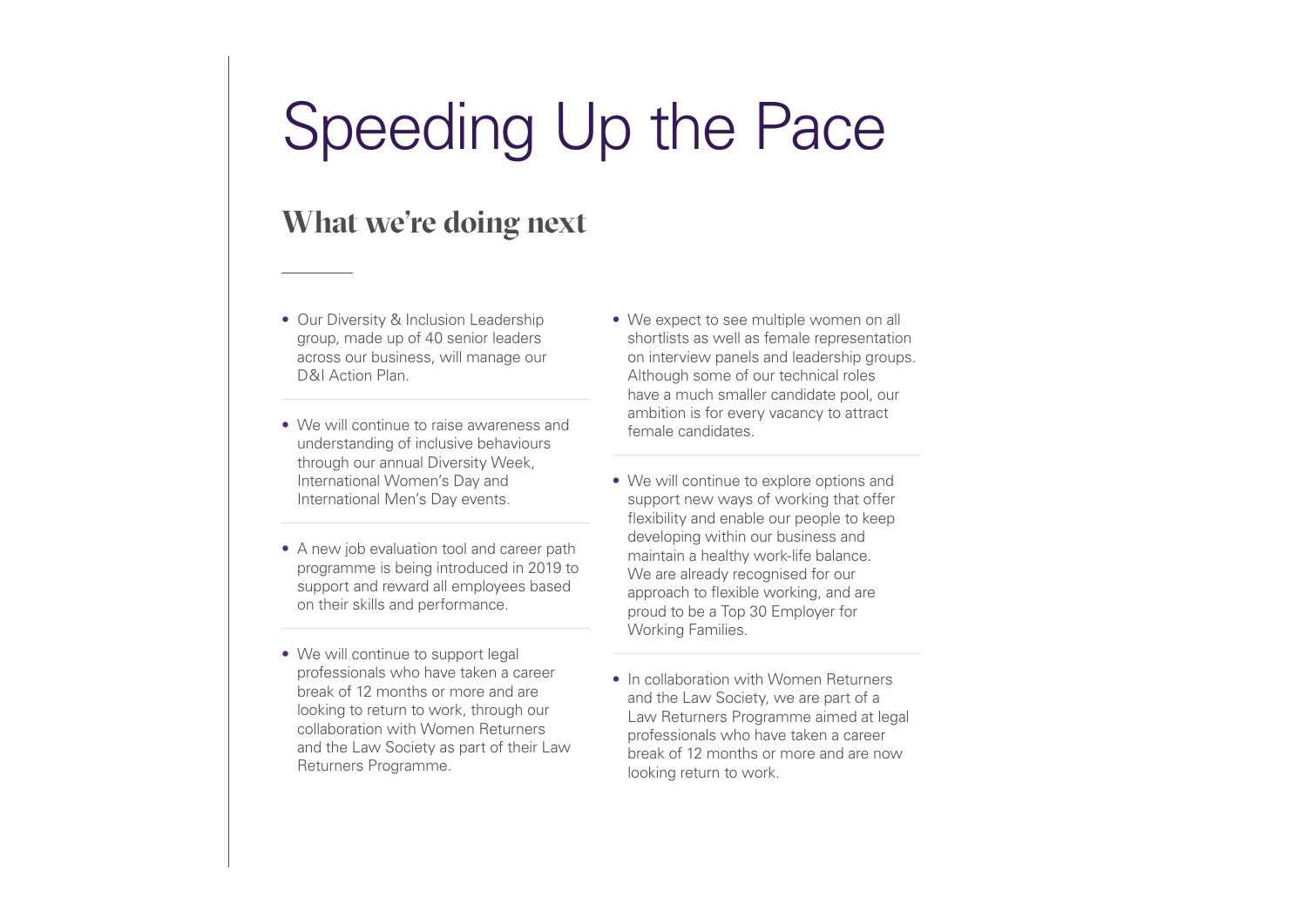# Our Commitment

**"Improving our gender balance is fundamental to the continuing success of our business. We are changing how we do things to accelerate progress and evaluate the effectiveness of our actions. As a business, we need to harness the power of mentoring and senior sponsorship to unleash talent and innovation. Our commitment is to do more of both and to challenge our leadership teams to raise their game to embed inclusion into the way we do business."**

We confirm that the data reported is accurate.



**Andrew Leaitherland**  *Managing Partner & CEO*



**Helen Hill**  *HR Director*